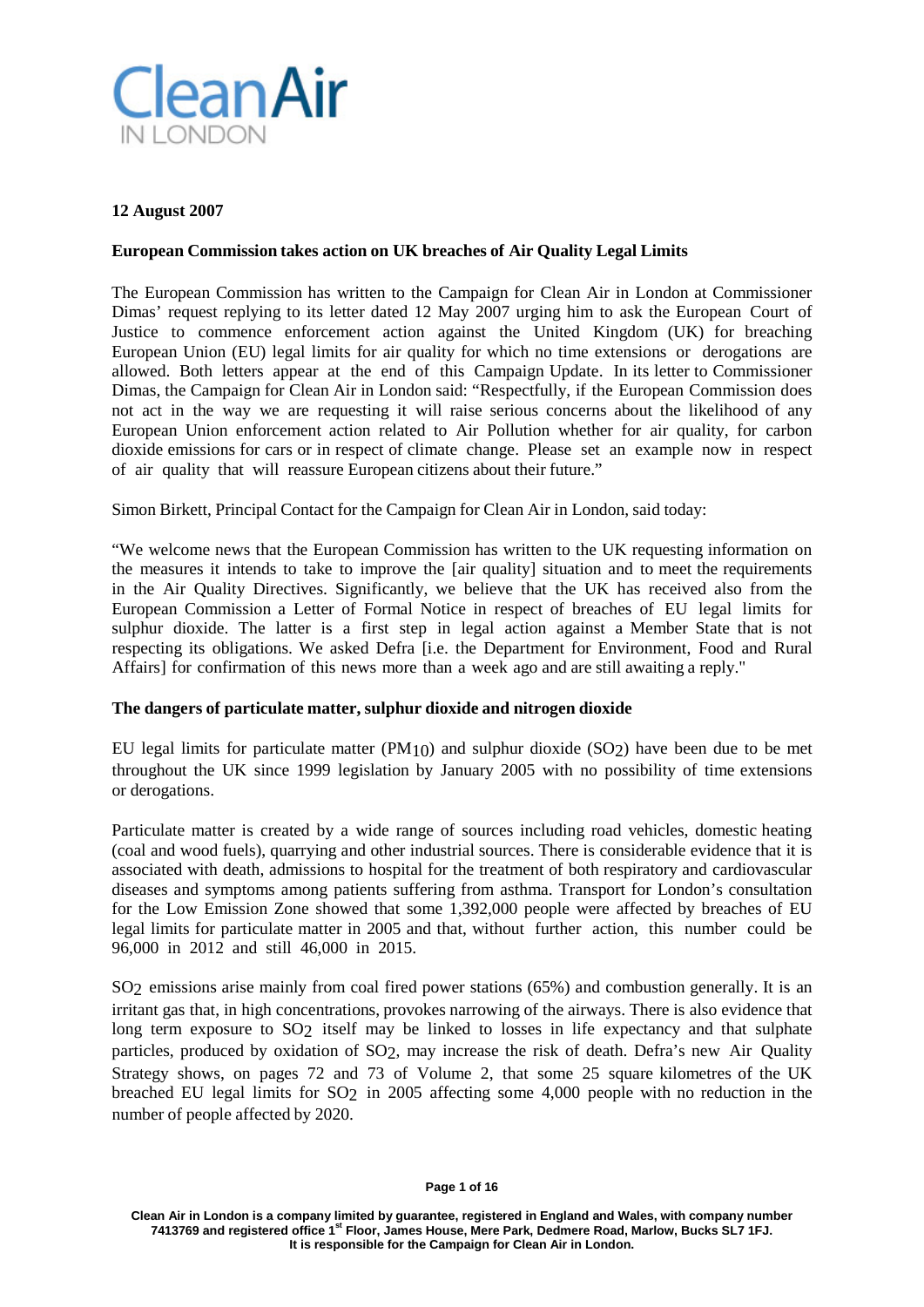

Nitrogen dioxide (NO2) is formed mainly by combustion processes in particular road transport and the electricity supply industry. It is a toxic gas that is a proxy for the presence of many other air pollutants and the Environmental Protection Agency in the United States says that its health concerns include effects on breathing and the respiratory system, damage to lung tissue and premature death. NO2 reacts with other chemicals to form a wide variety of toxic products some of which may cause biological mutations. Although EU legal limits for NO2 are not due to be met until January 2010, Defra's new Air Quality Strategy shows on page 52 of Volume 2 that some 55 square kilometres of London are expected to breach EU legal limits for NO<sub>2</sub> with some 319,000 people affected in 2010. These numbers fall to 38 square kilometres and 155,000 people respectively by 2020 and may be underestimates since they use a "high" base year of 2003 for forecasting.

## **Key issues in relation to the European Commission's response and generally**

1. A recent World Health Organisation report shows that the UK has the second highest death rate from air pollution in Western European behind The Netherlands:

[http://www.who.int/quantifying\\_ehimpacts/countryprofilesebd.xls](http://www.who.int/quantifying_ehimpacts/countryprofilesebd.xls)

2. There is no doubt that the UK breached EU legal limits for  $PM_{10}$  or SO<sub>2</sub> in 2005. Defra has highlighted the SO<sub>2</sub> legal breaches in its recent Air Quality Strategy and Mayor Livingstone has made no secret of the widespread breaches of EU legal limits for  $PM_{10}$  in London in 2005. See page 2:

http://legacy.london.gov.uk/mayor/environment/air\_quality/docs/naqs-review.pdf

3. In general, while the Government refers to reduced air pollution since 1999, a much more important trend is the evidence of worsening air pollution in recent years. For example, see a Defra report on Sustainable Indicators:

[http://collections.europarchive.org/tna/20080530153425/http://www.sustainable](http://collections.europarchive.org/tna/20080530153425/http:/www.sustainable-development.gov.uk/progress/data-resources/documents/sdiyp2007_a6.pdf)[development.gov.uk/progress/data-resources/documents/sdiyp2007\\_a6.pdf](http://collections.europarchive.org/tna/20080530153425/http:/www.sustainable-development.gov.uk/progress/data-resources/documents/sdiyp2007_a6.pdf)

and a Government statement on "Greater action needed to deliver cleaner air":

[http://collections.europarchive.org/tna/20071104144352/http://defra.gov.uk/news/2007/07012](http://collections.europarchive.org/tna/20071104144352/http:/defra.gov.uk/news/2007/070123d.htm) [3d.htm](http://collections.europarchive.org/tna/20071104144352/http:/defra.gov.uk/news/2007/070123d.htm)

4. The health consequences of air pollution are much more serious than most of us have realised with over 1,000 premature deaths a year in London. This is more than four times the number of people who die annually from road traffic accidents in London. Contrast it too with the legal and parliamentary time committed to tackling passive smoking in the workplace which caused some 617 premature deaths per year across the whole UK:

<http://www.bmj.com/cgi/content/full/330/7495/812>

The EU Environment Commission estimates that particulate matter causes some 350,000 premature deaths a year across Europe. See:

### **Page 2 of 16**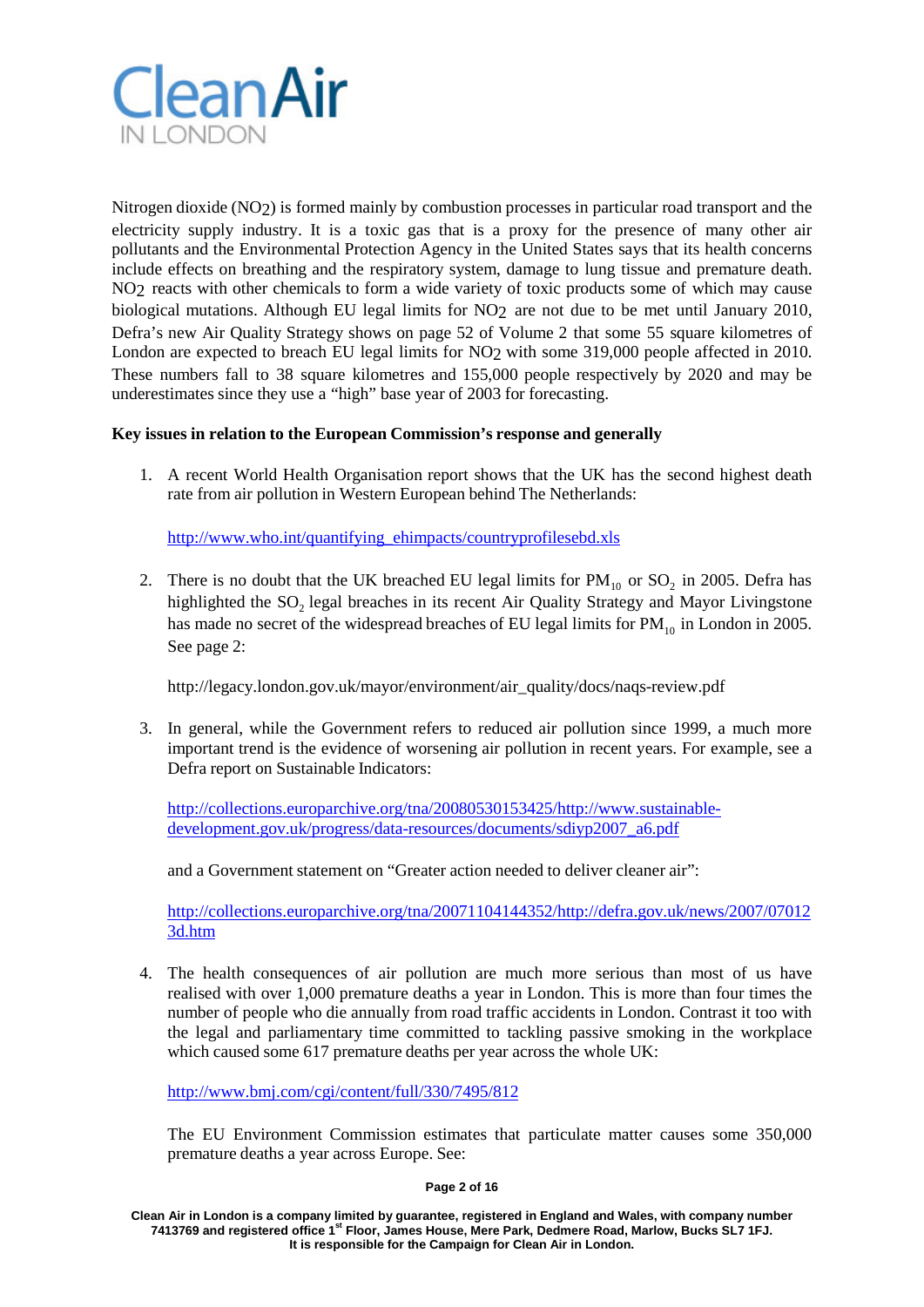

[http://www.un.org/esa/sustdev/csd/csd14/statements/ec\\_11may.pdf](http://www.un.org/esa/sustdev/csd/csd14/statements/ec_11may.pdf)

Recent US research highlighted on the BBC and elsewhere emphasises the serious impact of diesel fumes on health i.e. particulate matter from diesel plus cholesterol is "one plus one equals three not two". Please see link to recent story on the BBC:

<http://news.bbc.co.uk/1/hi/health/6915057.stm>

5. Particulate matter produced by diesel engines is at the heart of many air quality problems. A recent report by the Air Quality Expert Group (page 186) shows that diesel passenger cars produce, over their life cycle, some 17% less carbon dioxide (CO2) but over 65% more each of the hazardous particulate matter and nitrogen oxides:

<http://www.defra.gov.uk/publications/2011/04/13/pb13378-air-pollution/>

Amazingly, a Written Answer by Minister of State Stephen Ladyman on 25 June 2007 shows diesel engines for passenger cars producing 16.9 times more particulate matter and over 83% more nitrogen oxides than the petrol equivalents (with 4.3 % less carbon dioxide).

<http://www.theyworkforyou.com/wrans/?id=2007-06-25e.145736.h>

We were so alarmed by these statistics that we checked Hansard which confirmed them:

[http://www.publications.parliament.uk/pa/cm201011/cmhansrd/cm111003/text/111003w0001](http://www.publications.parliament.uk/pa/cm201011/cmhansrd/cm111003/text/111003w0001.htm) [.htm](http://www.publications.parliament.uk/pa/cm201011/cmhansrd/cm111003/text/111003w0001.htm)

California is so worried about the health effects of particulate matter that it aims to reduce diesel emissions of particulate matter by 85% by 2020 (see press release below) whereas the UK is expecting diesel use to grow by about 50% between 2002 and 2020 (see page 183 of the AQEG report referred to above) with a 54% only reduction in particulate matter! Is the UK taking the public health risks of diesel engine emissions seriously?

<http://www.arb.ca.gov/newsrel/nr072607.htm>

6. Air pollution needs to be tackled holistically with sensible judgements being made in the inevitable trade-offs between air quality and climate change. A classic example is the latest Department for Transport "Act on CO2" calculator which is likely to encourage people to choose cars with diesel engines because of their small CO2 (i.e. climate change) advantage even though that generate substantially more of the hazardous particulate matter and nitrogen oxides. We should question whether there is still a place for diesel engines in large cities while there is such a serious public health problem.

Instead, we recommend a simple approach to these complicated air pollution trade-offs in cities. Simon Birkett said there should be an "Air Pollution Trade-off Principle":

"Treating air pollution holistically requires difficult trade-off decisions between air quality

### **Page 3 of 16**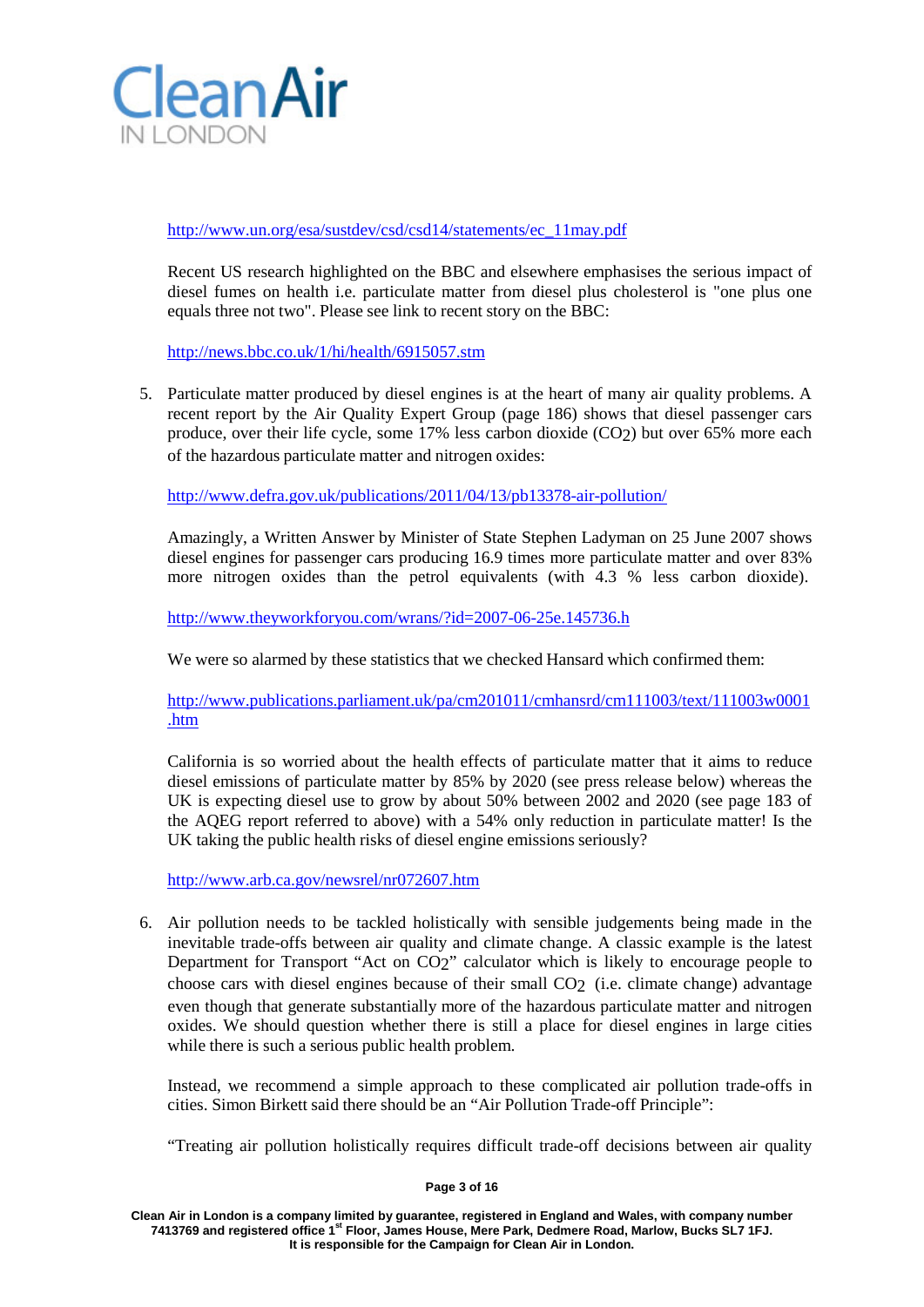

and climate change issues. The Campaign for Clean Air in London encourages policy makers to accept a disbenefit of up to 5% in climate change terms provided there is an associated benefit of over 50% in air quality terms (and vice versa) i.e. one to 10. Such an approach to trade-offs should be considered acceptable since large benefits may be hard to find and small disbenefits can be rectified relatively easily through other policy measures."

- 7. We do not accept the approach to Environmental Justice taken by the UK Government or the European Commission in respect of air pollution hotspots. In our view, everyone is entitled to: (i) the same minimum protections (i.e. Limit Values); (ii) no worsening of air pollution; and (iii) ongoing improvements (whether through exposure reduction or otherwise). We do not understand the European Commission's reference to "spatial representativeness" since our understanding is that the current EU legal limits must be met everywhere. For the record, the Campaign for Clean Air in London does not consider that the UK Government has made or is yet planning to make reasonable efforts to achieve the EU legal limits for air quality. See our recent article "No political will in new UK Air Quality Strategy".
- 8. The Draft Climate Change Bill makes only two, incidental references to air quality saying only that tackling climate change might have air quality benefits! We urge the UK Government to include measures in the forthcoming legislation that will require and empower the Committee on Climate Change to consider air pollution holistically in its assessments and recommendations.

### **Legal Process for enforcing European Union obligations**

Article 226 of the Treaty gives the Commission powers to take legal action against a Member State that is not respecting its obligations.

If the Commission considers that there may be an infringement of EU law that warrants the opening of an infringement procedure, it addresses a "Letter of Formal Notice" (first written warning) to the Member State concerned, requesting it to submit its observations by a specified date, usually two months.

In the light of the reply or absence of a reply from the Member State concerned, the Commission may decide to address a "Reasoned Opinion" (final written warning) to the Member State. This clearly and definitively sets out the reasons why it considers there to have been an infringement of EU law, and calls upon the Member State to comply within a specified period, usually two months.

If the Member State fails to comply with the Reasoned Opinion, the Commission may decide to bring the case before the Court of Justice. Where the Court of Justice finds that the Treaty has been infringed, the offending Member State is required to take the measures necessary to conform.

### **Action needed to address a serious public health "crisis" in London**

Simon Birkett, Principal Contact for the Campaign for Clean Air in London, said:

"We urge the European Commission to play its part in addressing a serious public health "crisis" in London by taking the next legal steps on enforcement action against the UK

#### **Page 4 of 16**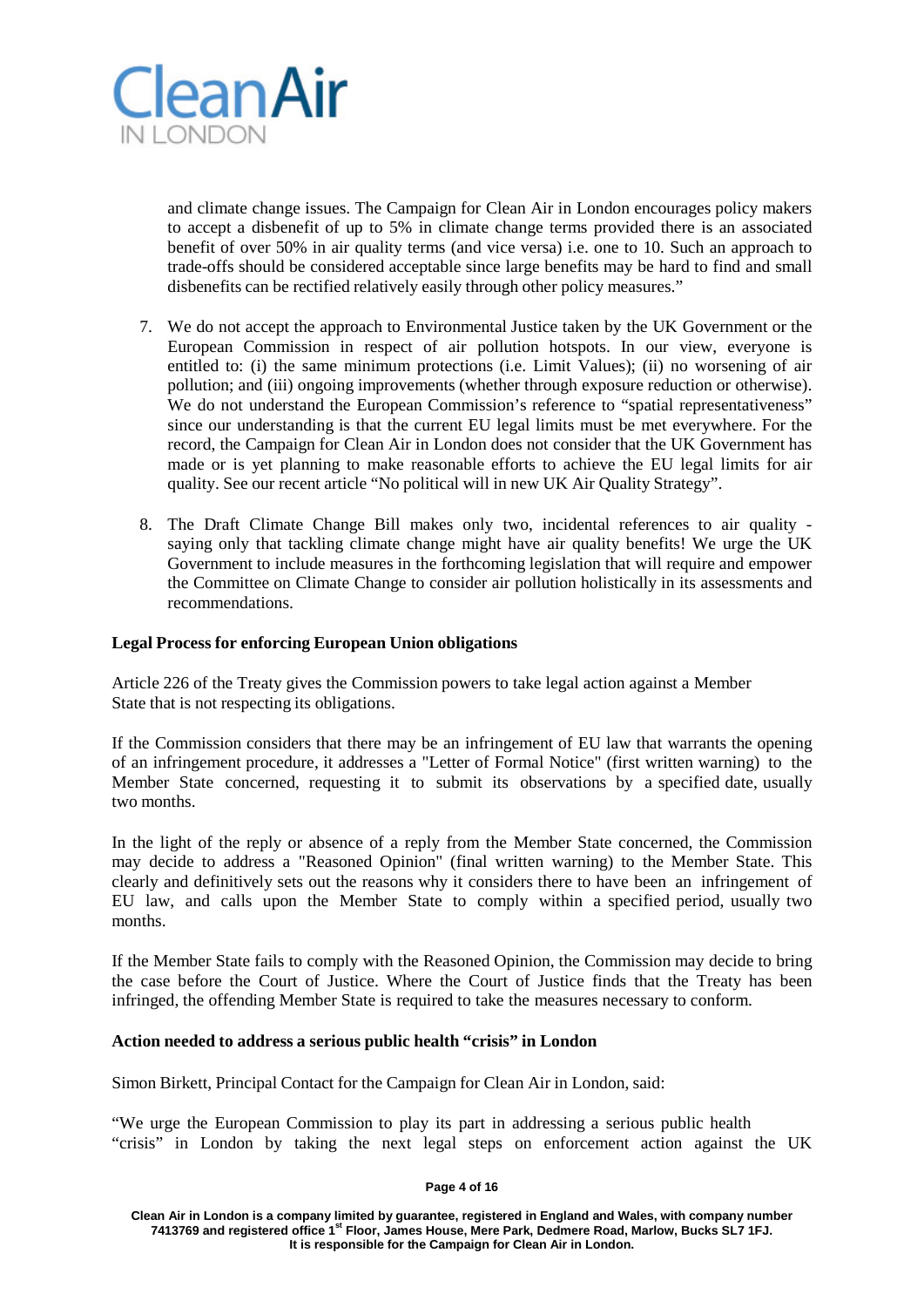

Government unless the UK demonstrates within two months that it will rectify quickly all breaches of EU legal limits for air quality in a way that is likely to take account fully of worsening weather patterns.

"In particular, we urge the European Commission to take action as necessary against the UK in relation to London (and other UK cities if appropriate) as a "specific location" including in respect of further breaches of EU legal limits for air quality in respect of 2006 (once formal notification of those breaches is sent to the European Commission by the end of September 2007).

"Mayor Livingstone admits that there were over 1,031 premature deaths in London from particulate matter alone in 2005. This is more than four times the number of people that died from road traffic accidents in London in the same period and well over the 617 premature deaths annually across the UK as a whole, caused by passive smoking at work before new legislation was implemented to ban workplace smoking.

"With EU legal limits for air quality due since 1999 legislation to be met by January 2005 (for particulate matter and sulphur dioxide) and January 2010 (for nitrogen dioxide), we urge the UK Government and all the candidates for the Mayoral election in 2008, including Mayor Livingstone, to pledge that London will achieve sustainably at least World Health Organisation recommended standards of air quality throughout London by no later than the London 2012 Summer Olympics. In practice, these are the same as the EU's legal limits for air quality.

"China has seen recently how seriously the International Olympic Committee takes the air quality issue and London cannot credibly claim to host the "greenest games in modern times" if it does not achieve these standards sustainably by 2012. If London fails to capitalise on the momentum behind the London 2012 Olympic Games, it is likely still to be making the same excuses in 2022. In this regard, we were disappointed to find no references to "air quality" in Your 2012 published recently and a downgrading of ambition from the "greenest Games in modern times" to no more than "a green Games".

"Separately, we support, in principle, the proposed Emission Related Congestion Charging scheme to the extent it will encourage a shift from larger and dirtier vehicles to smaller and cleaner vehicles in an approach that tackles air pollution holistically and delivers meaningful improvements in air quality. We want to see a similarly more sophisticated approach to the road pricing element of congestion charging that uses a "tag and beacon" system instead of the current "blunt instrument" approach. We plan to read the consultation documents carefully and submit a detailed and considered response in due course."

Simon Birkett Principal Contact Campaign for Clean Air in London

Contact Simon through the BBC Action Network for a copy of the European Directive: Air Pollution Scorecard

## **SEE BELOW THE FULL TEXT OF THE LETTER SENT ON BEHALF OF COMMISSIONER DIMAS TO THE CAMPAIGN FOR CLEAN AIR IN LONDON**

**Page 5 of 16**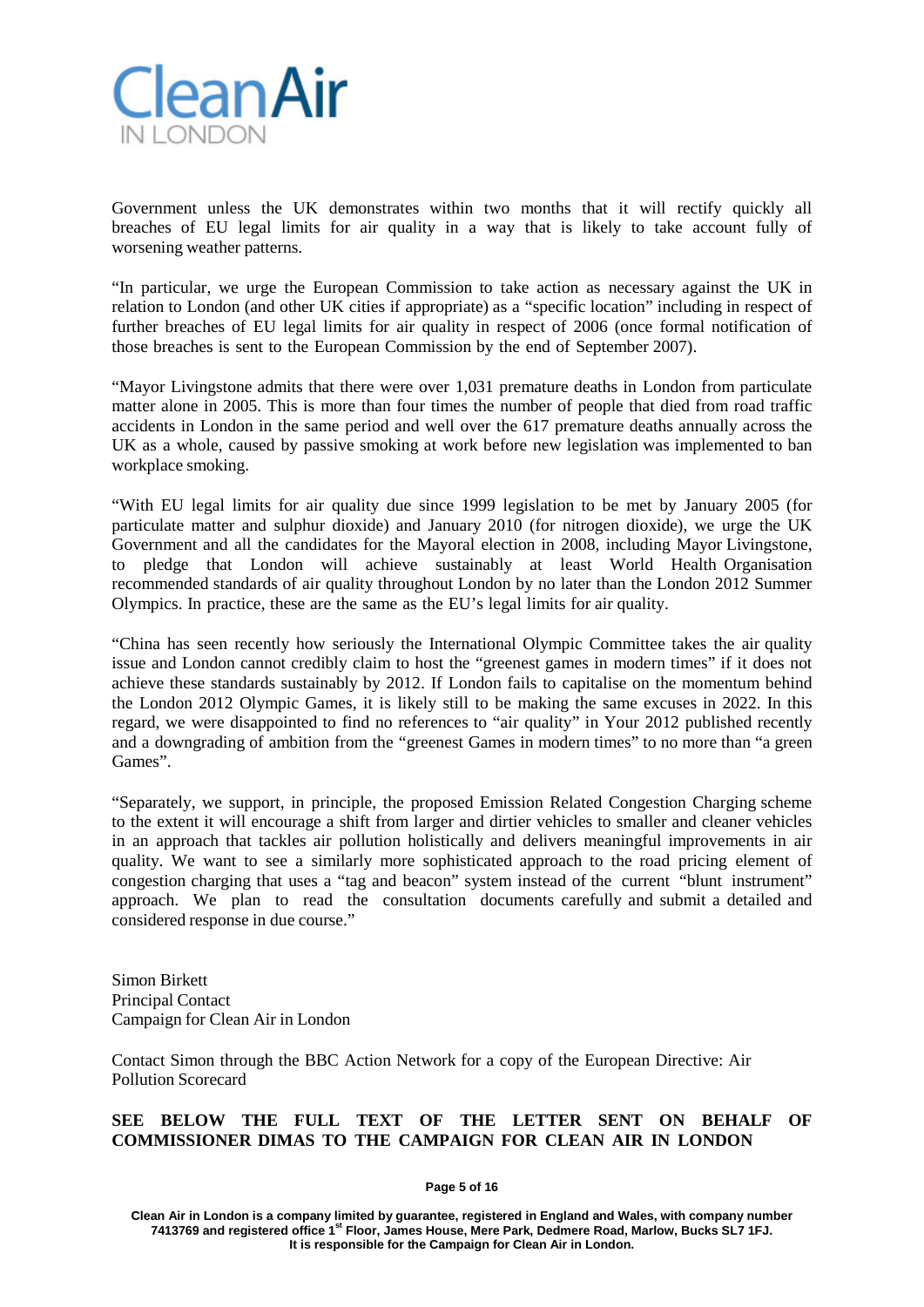

Date: 17 July 2007

Dear Mr Birkett

Commissioner Dimas has asked me to reply to your letter of 21 May 2007. I apologize for the late reply.

The Council [of Ministers] adopted its common position in relation to the revised ambient air quality Directive on the 25th June. I attach the Commission's view of the Council's position for your information.

[http://eur-lex.europa.eu/LexUriServ/site/en/com/2007/com2007\\_0320en01.pdf](http://eur-lex.europa.eu/LexUriServ/site/en/com/2007/com2007_0320en01.pdf)

The second reading [of the new Air Quality Directive] is foreseen to start in September when the Council formally communicates its position to the European Parliament. As such, the directive is unlikely to enter into force before early 2008. I can assure you that all three institutions are aware of the consequences of the delay – it is already reflected in certain modifications of the common position for example concerning monitoring for the exposure reduction target. During the second reading, the Commission will continue to strive for a high level of public health protection.

You raised concerns about the move towards the exposure reduction concept. It was the "environmental justice" argument you mention that led us to propose the twin objective of an exposure reduction target in conjunction with a limit value. Whilst the limit value will prevent unduly high risks for individuals, there is no known threshold for adverse impacts from exposure to particles and so health benefits will be realised even where concentrations are reduced below the limit value and this is the basis of the exposure reduction target. As regards your air pollution scorecard, it is important to flag the differences between the spatial representativeness of the EU legally binding limit values and the WHO [i.e. World Health Organisation] recommendations.

We are aware of the air quality situation in London. Besides London, exceedances of the daily PM<sub>10</sub> limit value have been recorded in 40% of EU zones and agglomerations in 2005. The official results for 2006 reporting year are due at the end of September. The issue has been anticipated and addressed in the Commission proposal for a new air quality Directive with several provisions including the ability to request, subject to certain conditions, a time extension to comply with the PM10 limit values. As stated above, the Directive is expected to enter into force in 2008. In the meantime, the Commission has requested information from the Member States on the measures they intend to take to improve the situation and to meet the requirements in the [current] AQ Directives.

The information received from MS [i.e. Member States] will allow the Commission to better assess the extent of the problem and the action needed, either horizontally or in relation to specific locations.

We appreciate your efforts to raise the awareness on this important public health issue.

Yours sincerely

Marianne Klingbeil

**Page 6 of 16**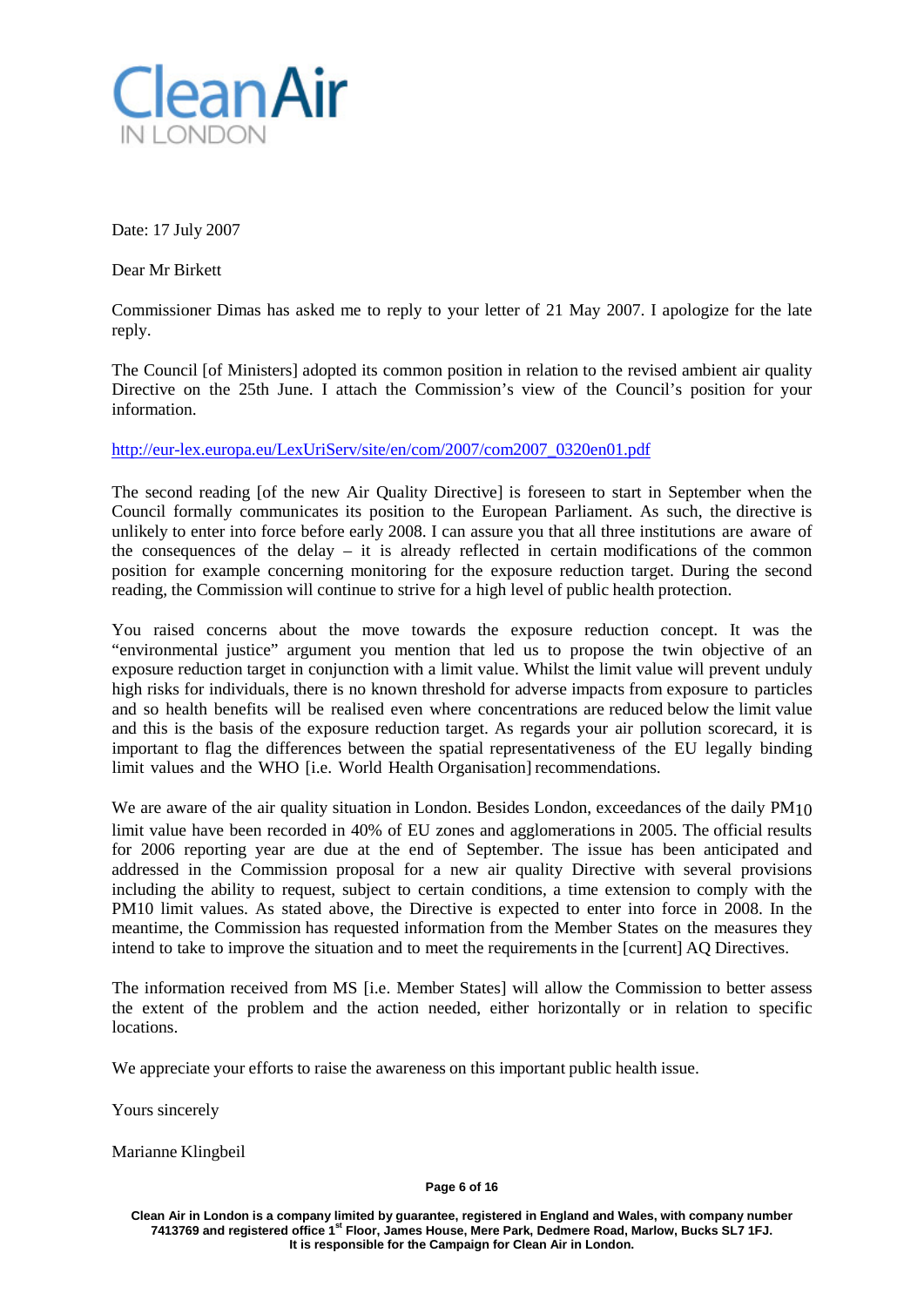

Head of Unit Env.C.3 – Clean Air & Transport Directorate C – Climate Change & Air Directorate-General Environment European Commission

## **SEE BELOW THE FULL TEXT OF THE LETTER SENT TO COMMISSIONER DIMAS BY THE CAMPAIGN FOR CLEAN AIR IN LONDON**

Commissioner Stavros Dimas The Commissioner for the Environment DG Environment Directorate-General European Commission B – 1049 Brussels Belgium

12 May 2007

Dear Commissioner Dimas

## **Setting and enforcing European Union Legal Limits for Air Quality**

### **Summary**

This letter is sent on behalf of the Campaign for Clean Air in London to ask you for reassurance, skilful facilitation and decisive action please in respect of three matters:

- first, please will you explain the reasons for the delay in the Second Reading of the proposed new European Union (EU) Directive on Air Pollution and give reassurances about the likely consequences of that delay?;
- second, please will the Environment Directorate seek to achieve, as facilitator for the Second Reading, at least the "Highest Common Denominator" compromise between the position taken formally last year by the Council of Ministers and the European Parliament in respect of that Directive?; and
- third, please will the Environment Directorate-General (DG) commence now the process for formal enforcement action against the Member States that breached the EU Legal Limits for coarse particulate matter (PM10) in 2005 (and subsequently in respect of 2006)?

Other points are raised in this letter on which your comments would be most welcome.

We regret the length of this letter but given the seriousness of the issues involved, and the fact that your response could be relevant to all Member States, we consider that it is better to describe the issues fully rather than briefly. We have copied President Barroso since some of the points raised may have implications for other portfolios.

## **The Campaign for Clean Air in London**

The Campaign for Clean Air in London has only one aim which is to achieve urgently at least World Health Organisation (WHO) recommended standards of air quality throughout London. Given that most of these have been required to be met since 1999 legislation by January 2005 (in respect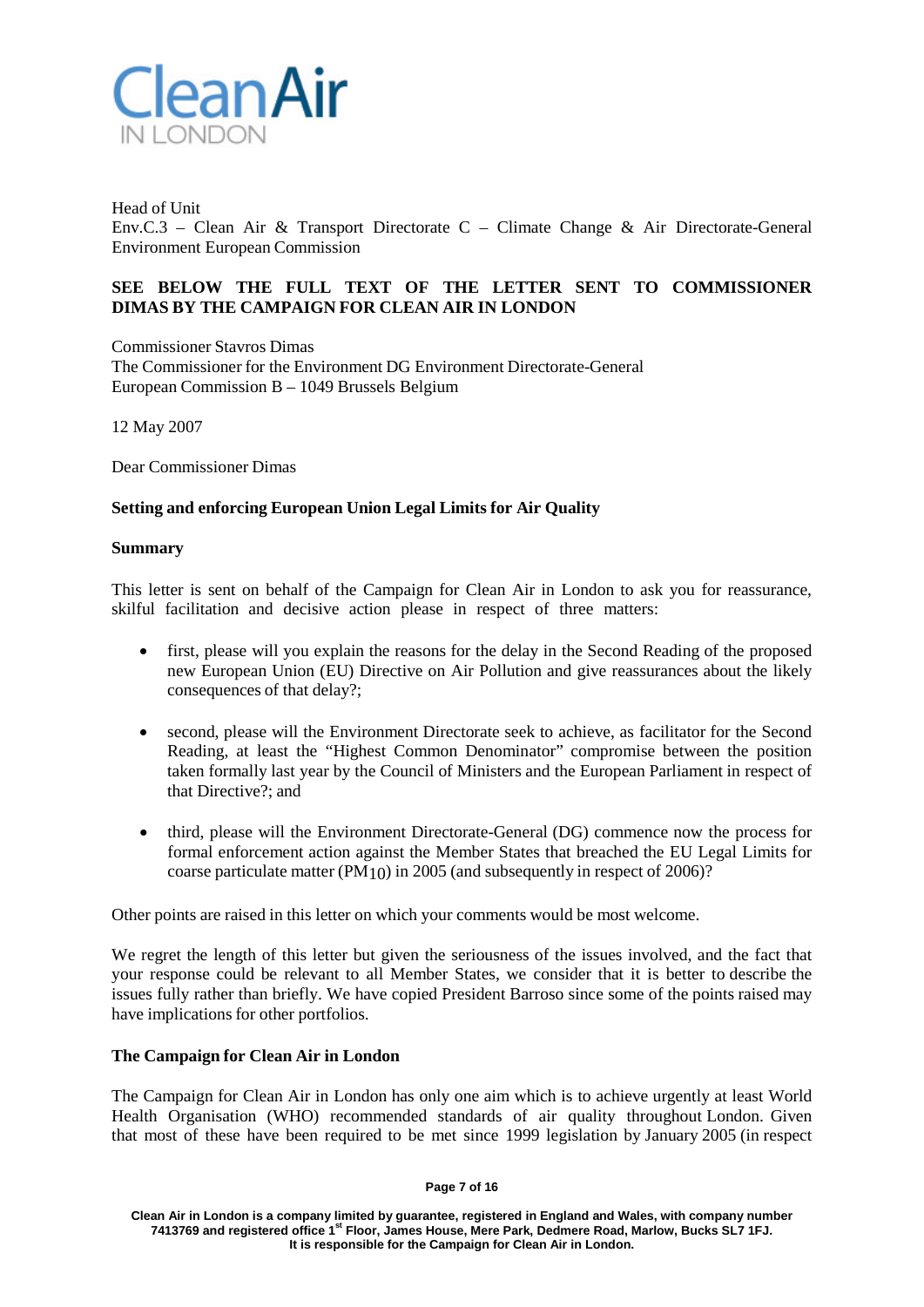

of coarse particulate matter i.e.  $PM_{10}$ ) and January 2010 (for nitrogen dioxide i.e. NO<sub>2</sub>), we have written recently to the Olympic Delivery Authority asking it to commit, as part of its wider commitment for London 2012 to be the greenest Games in modern times, to London achieving sustainably at least WHO recommended standards of air quality throughout London by no later than the London 2012 Summer Olympics. You were copied on that letter. Subsequently, the Mayor of London has made a landmark speech, setting out a vision of an economically successful, environmentally sustainable and socially just London to be achieved within the next five years or so.

The Campaign for Clean Air in London has received support from the Mayor of London, leading politicians from the four main political parties in London as well as leading business and community groups including the Central London Partnership, London First and The Knightsbridge Business Group. We have recently received a pledge of support from the National Society for Clean Air and Environmental Protection. Our campaign website is shown in the letterhead above. I wrote to you on 10 May last year on behalf of The Knightsbridge Association which supports our campaign.

## **Unexpected delay to the proposed new EU Directive on Air Pollution**

The Common Position on the proposed new EU Directive on Air Pollution has still not been published ahead of a Second Reading in the European Parliament even though the European Parliament voted on the First Reading on 25 September 2006 and the Council of Ministers agreed its position in respect of the proposed legislation on 23 October 2006. Precedent suggests that the text would normally have been published several months ago.

We are concerned about this delay for several reasons:

- 1. the new Directive represents a welcome step in rationalising and making more transparent the law for air pollution compared to the current situation with some five EU Directives involved;
- 2. the current delay may already be enough to mean that the new EU Directive would not come into force until 2008 with the consequence, currently, that some of the proposed new deadlines for meeting EU Legal Limits would slip by a year (since they are currently designed to come into force a fixed number of years after the implementation of the new Directive);
- 3. as the Intergovernmental Panel on Climate Change (IPCC) made clear in the Working Group III report, titled "Mitigation of Climate Change" and published on 4 May 2007 as part of its 4th Assessment report, in its Summary for Policymakers in paragraph 24 on page 31:

"Governments have a crucial supportive role in providing appropriate enabling environment, such as, institutional, policy, legal and regulatory frameworks, to sustain investment flows and for effective technology transfer – without which it may be difficult to achieve emission reductions at a significant scale".

This recommendation was categorised as "high agreement, much evidence" which you will know is the highest of nine categories used by the IPCC to communicate the importance and certainty of a recommendation.

The delay means that the UK and other countries, which are currently revising their long term

### **Page 8 of 16**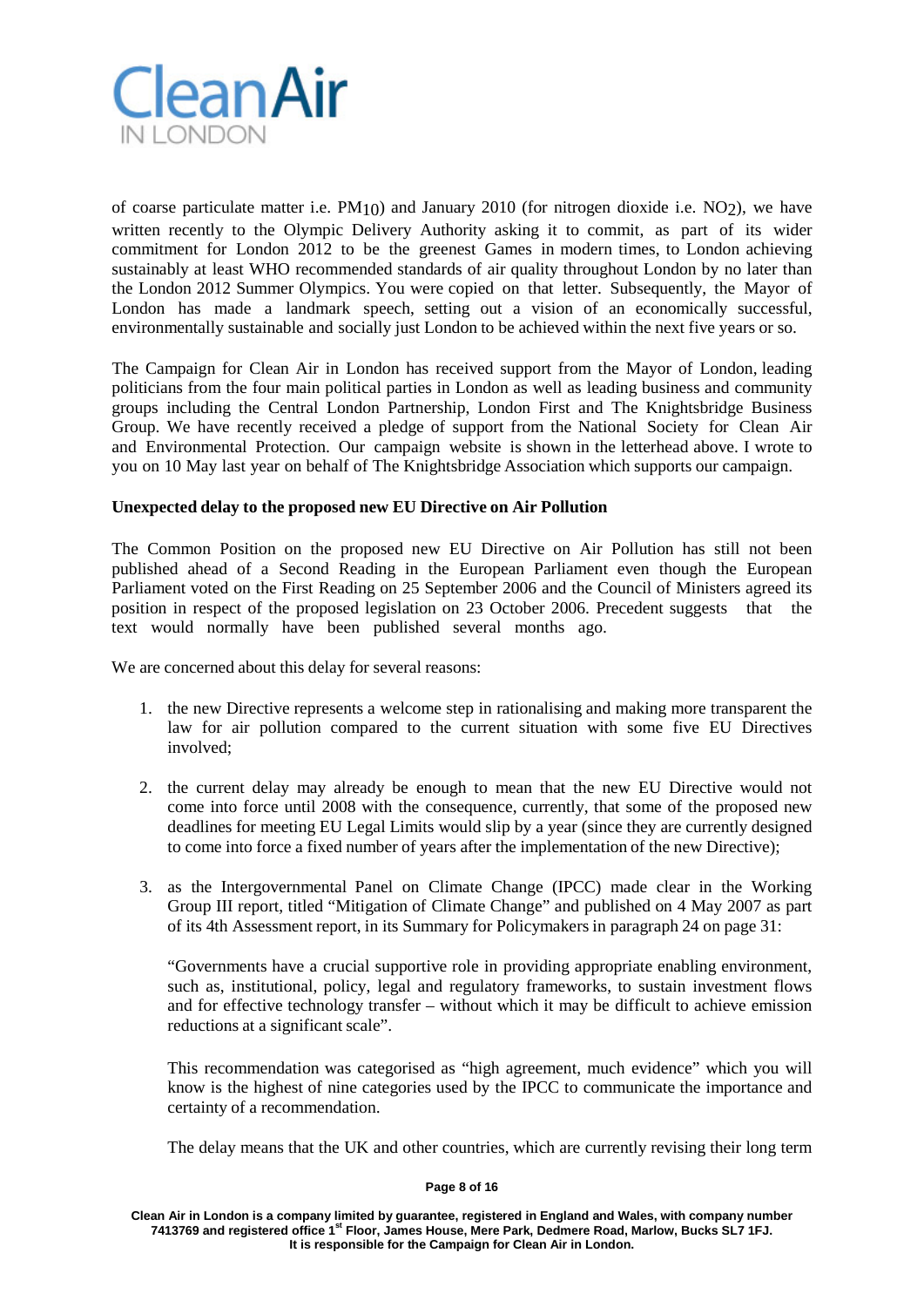

air quality strategies (and in the UK considering a Climate Change Bill) are doing so against the background of the "old" regime rather than an unambiguous new regime. As a result, the UK Government may, mistakenly, continue to exclude the treatment of air quality from the Climate Change Bill; and

4. finally, it creates an impression in respect of Air Pollution that air quality is the "poor relation" of climate change when, as you have emphasised, some 350,000 European citizens die prematurely every year from particulate matter alone and ozone may be responsible for another 20,000 premature deaths.

**Question 1: Please will you explain the reasons for the delay in the Second Reading of the proposed new European Union (EU) Directive on Air Pollution and give reassurances about the likely consequences of that delay? We would welcome please your reassurance and any comments also in respect of the four issues raised above.**

## **At least the "Highest Common Denominator" compromise in new EU Directive**

The Campaign for Clean Air in London, was disappointed by aspects of the stances taken by each of the Council of Ministers and the European Parliament in their "votes" late last year on the proposed new EU Directive on Air Pollution. In particular, we were disappointed by the possibility of long further delays and/or time extensions being considered when the current earliest dates for compliance were set in 1999 legislation as January 2005 and January 2010 for PM10 and NO<sub>2</sub> respectively. In the case of NO2 we were shocked to see the European Parliament voting to weaken existing legal protections. We have therefore been campaigning in London for action to be taken to meet the current EU Legal Limits urgently, by close to the original dates and at the latest sustainably by no later than the London 2012 Summer Olympics.

As the facilitator of the Second Reading by the European Parliament on the proposed new EU Directive on Air Pollution, please will the European Commission seek a compromise between the European Parliament and the Council of Ministers that represents at least the "Highest Common Denominator" of their respective formal positions in 2006 i.e. the better protection for citizens offered in respect of each different position taken in their formal "votes" at the end of 2006.

In the hope that it might make the process and outcome as simple and transparent as possible, we have produced an "EU Directive: Air Pollution Scorecard" that summarises the positions for PM<sub>10</sub>, PM 2.5 and NO<sub>2</sub> as taken by each of the WHO, current EU legislation and then the European Parliament and the Council of Ministers based on their "votes" last year (attached as a Table). In respect of each item, we have recorded the "Mean", "Exceedances", "Earliest date required for compliance", "Justification for a time extension" and the "Final backstop date" (i.e. the date after which no further derogations or time extensions are allowed) as the key elements.

Where, as mentioned earlier, the timetable only begins once the new EU Directive is implemented, we have made the following assumptions:

- a) the new Directive is implemented in 2007;
- b) the first period can begin only on 1 January of the year after implementation;

### **Page 9 of 16**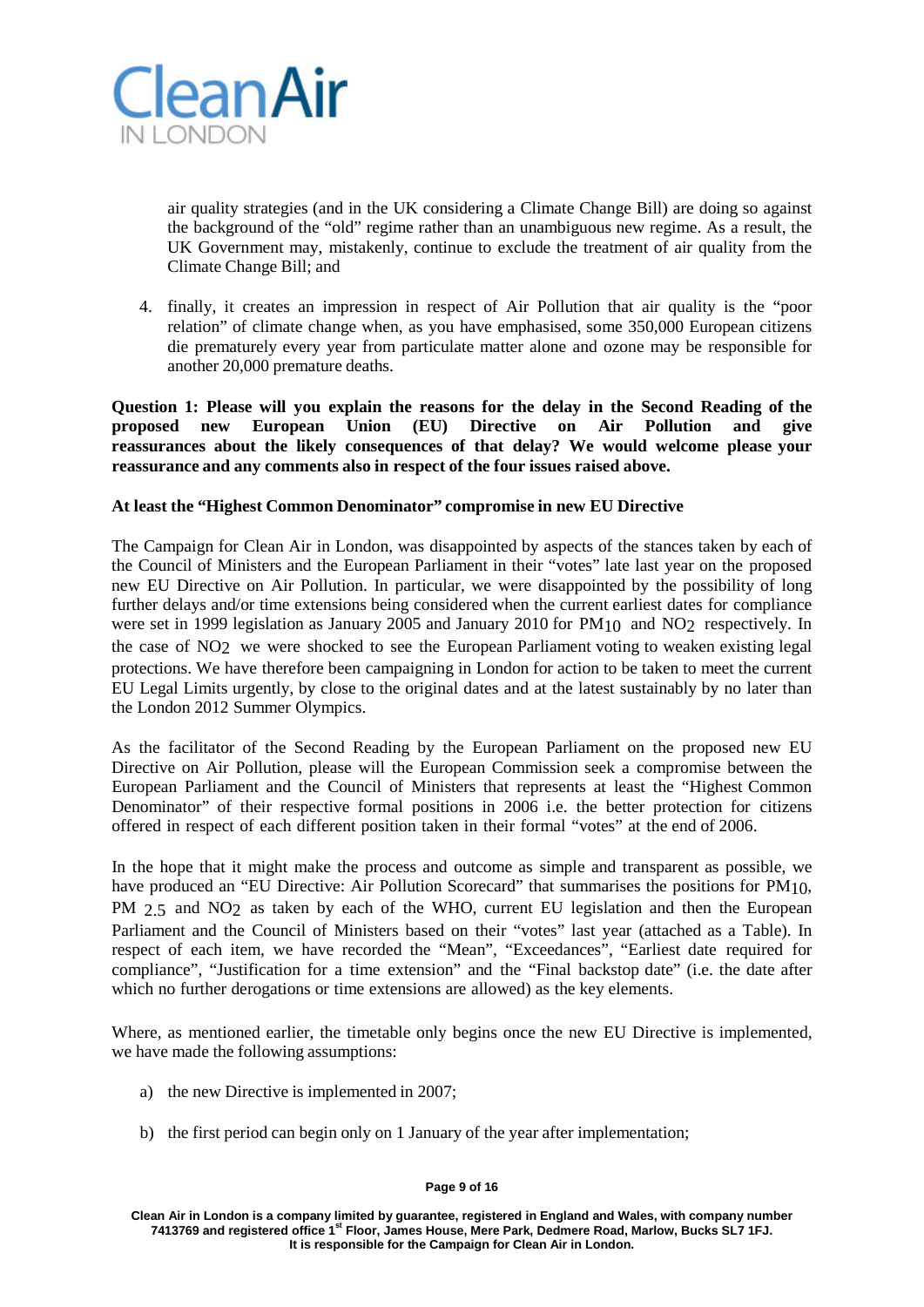

- c) the three years or three plus three years extensions run from b. above;
- d) Member States are required to report breaches of EU Legal Limits by 30 September in respect of the previous calendar year; and
- e) the European Commission can only begin enforcement proceedings against Member States after d. above.

Clearly, on the above basis, a year would be "lost" if implementation of the new Directive is delayed from late 2007 to early 2008.

We plan to publish a final version of the scorecard after the Second Reading based on the actual form of the new legislation with a view to showing how positively the result compares to the Highest Common Denominator and therefore which of the two "sides" seems to have been the most constructive. We may also publish details of the voting behaviour of the political parties after the Second Reading as we did after the First Reading.

There are four further points that concern us in respect to the current form of the EU Directive on Air Pollution, particularly if there is a risk of delay now into 2008:

- 1. please seek in the Second Reading for any deadlines for meeting EU Legal Limits that would be delayed a year by the implementation of the Directive slipping, unexpectedly, from 2007 to 2008 (if it does), to be brought forward commensurately (i.e. expected to be one year) so that there is no overall delay in protecting Europe's citizens (e.g. in relation to meeting EU Legal Limits for PM10);
- 2. where "upfront" monitoring is needed to set baselines for determining compliance (or otherwise) with Exposure Reduction EU Legal Limits for PM2.5 by 2020, please argue against any postponement of the 2020 date for any reason. There are several ways in which the 2020 targets could be calculated even with a delay in the implementation of the new Directive such as:
	- i. setting a baseline based on average levels of PM2.5 in 2009 and 2010 only with the final period remaining 2018, 2019 and 2020;
	- ii. setting a baseline based on average levels of PM2.5 in 2009, 2010 and 2011 with the final period remaining 2018, 2019 and 2020 and leaving the percentage change required at 20%;
- iii. as (ii) above but making it 25% (say) to allow for the European Commission's best estimate of the change in air pollution levels between an annual average over 2008, 2009 and 2010 and that over 2009, 2010 and 2011;
- iv. slip the first three year period by six months not 12 months perhaps combined with one of the above approaches; or
- v. the Environment DG could issue provisional guidance to Member States now in respect of the form of pollution monitoring that is almost certainly going to be required. In this

### **Page 10 of 16**

**Clean Air in London is a company limited by guarantee, registered in England and Wales, with company number 7413769 and registered office 1st Floor, James House, Mere Park, Dedmere Road, Marlow, Bucks SL7 1FJ. It is responsible for the Campaign for Clean Air in London.**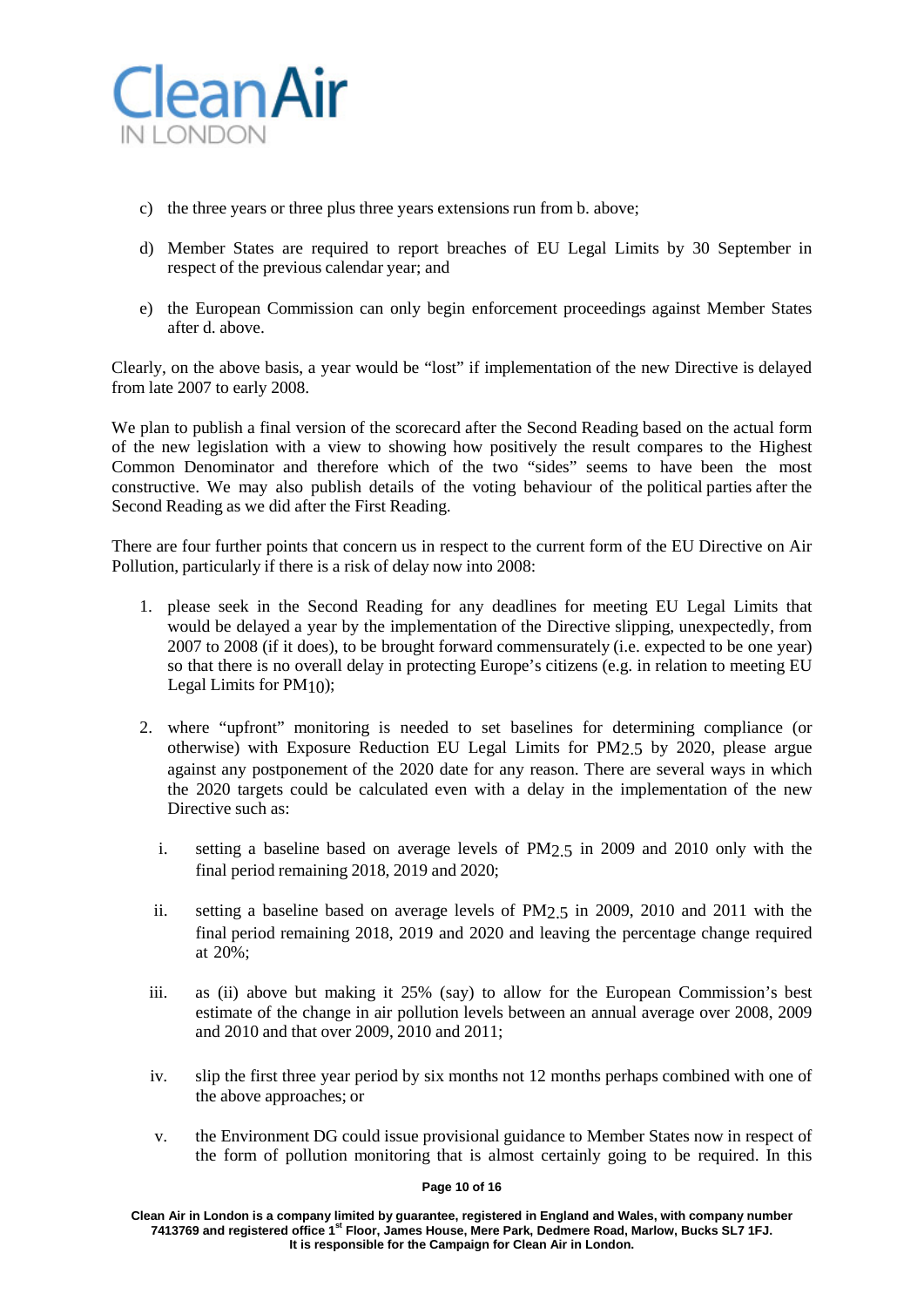

respect, any responsible Member State should be well advanced in planning and/or implementation already.

No doubt, other mechanical solutions are also possible that would achieve the desired "output";

- 3. we remain deeply concerned by the proposed move to "Exposure Reduction" where the lives of those who live in "hot spots" may be compromised while air pollution is reduced for those who already have clean air. Would you please comment on how such an approach can be reconciled with environmental justice and the basic human right of free access to clean air of an acceptable quality?;
- 4. finally, and most importantly, given that the new EU Directive on Air Pollution has been in contemplation since 2005 (and/or earlier), please encourage the Council of Ministers and the European Parliament to consider whether they still require the long additional delays they sought in the second half of 2006. Anything they are willing to do above and beyond the "Highest Common Denominator" would be most welcome and would save lives – even if it is shortening only proposed "Final backstop dates".

**Question 2: Please will the Environment DG seek to achieve, as facilitator for the Second Reading, at least the "Highest Common Denominator" compromise between the position taken formally last year by the Council of Ministers and the European Parliament in respect of that Directive? Please would you ask your staff to tell us if we have made any mistakes in the EU Directive: Air Pollution Scorecard? Finally, we would welcome please your comments in respect of the four issues raised above.**

## **Enforcing current EU Legal Limits for PM10**

The Campaign for Clean Air in London considers that enforcement is an important and necessary element of any effective legislative framework. We do not understand why infringement action has not yet been taken against Member States that breached EU Legal Limits for PM10 in 2005 when no derogations are possible in respect of the PM10 legal breaches. We urge the European Commission to commence the infringement process immediately in respect of 2005 legal breaches (and for 2006 legal breaches as soon as sufficient information has been submitted by Member States).

As you know, London has very serious air pollution problems. The Mayor of London has estimated, for example, that some 1,031 people died prematurely in London in 2005 due to particulate matter (PM10) exposure which is more than four times the number that died from road traffic accidents. In a consultation document published at the end of last year, in connection with the proposed Low Emission Zone, Transport for London (TfL) noted that 1,370,000 people in London would be exposed to an annual mean level of nitrogen dioxide (NO2) of over 40  $\mu$ g/m<sup>3</sup> in 2008 unless action is taken to improve air quality.

Tables showing monitoring stations where the UK breached EU Legal Limits for PM10 can be found for 2005 and 2006 respectively at:

**2005**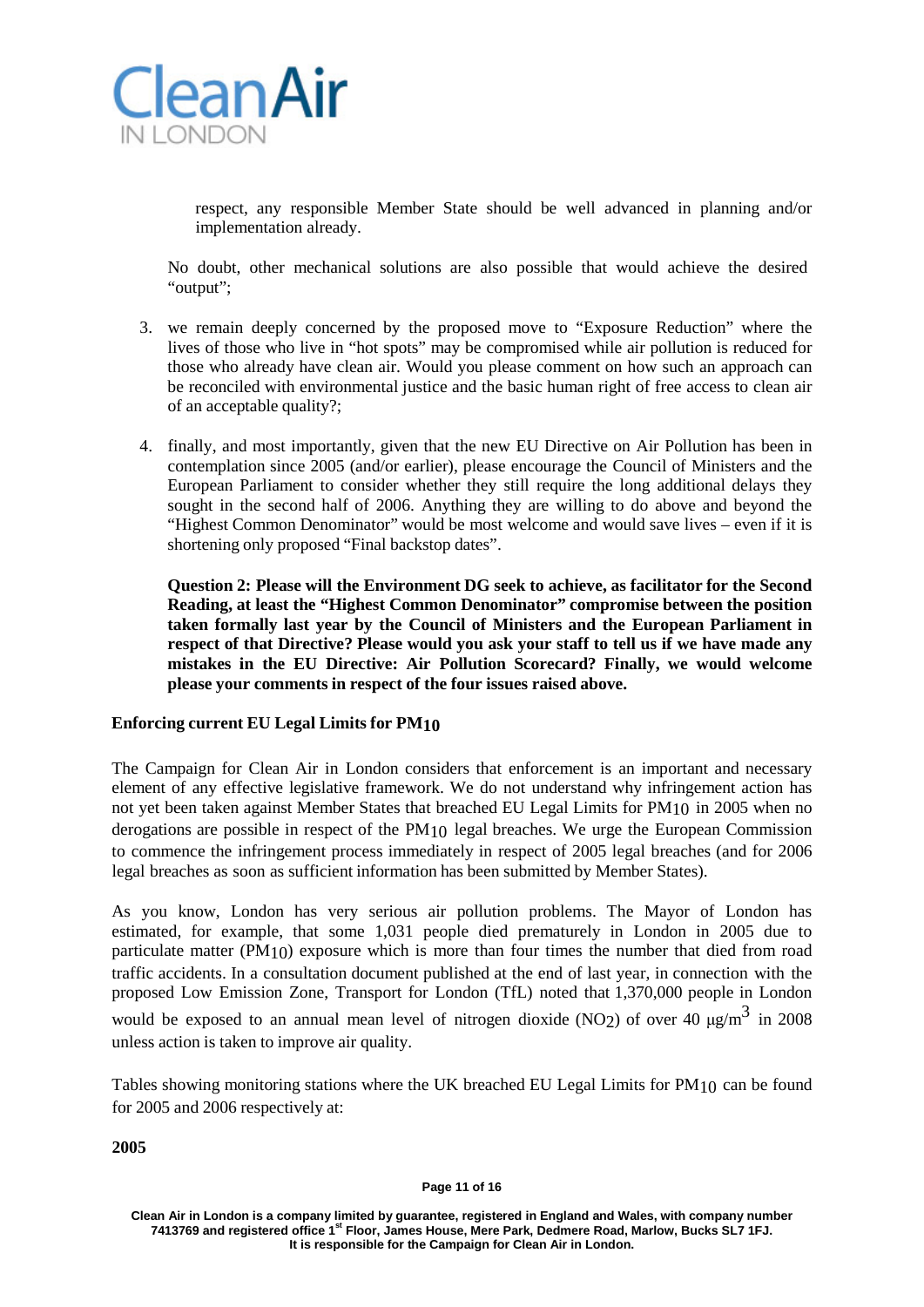

Annual mean (not to be greater than 40  $\mu$ g/m<sup>3</sup>):

[http://www.airquality.co.uk/archive/data\\_and\\_statistics.php?f\\_exceedence\\_id=S3&f\\_year=20](http://www.airquality.co.uk/archive/data_and_statistics.php?f_exceedence_id=S3&f_year=20) 05&f\_network\_id=Array&f\_group\_id=4&f\_region\_reference\_id=1&f\_sub\_region\_id=9999& f\_output=screen&f\_parameter\_id=GE10&action=exceedence3&go=Go

24-hour mean  $(50 \mu g/m^3)$  not to be exceeded 35 times):

[http://www.airquality.co.uk/archive/data\\_and\\_statistics.php?f\\_exceedence\\_id=E21&f\\_year=2](http://www.airquality.co.uk/archive/data_and_statistics.php?f_exceedence_id=E21&f_year=2) 005&f\_network\_id=Array&f\_group\_id=4&f\_region\_reference\_id=1&f\_sub\_region\_id=9999 &f\_output=screen&f\_parameter\_id=GE10&action=exceedence3&go=Go

# **2006**

Annual mean (not to be greater than 40  $\mu$ g/m<sup>3</sup>):

[http://www.airquality.co.uk/archive/data\\_and\\_statistics.php?f\\_exceedence\\_id=S3&f\\_year=20](http://www.airquality.co.uk/archive/data_and_statistics.php?f_exceedence_id=S3&f_year=20) 06&f\_network\_id=Array&f\_group\_id=4&f\_region\_reference\_id=1&f\_sub\_region\_id=9999& f\_output=screen&f\_parameter\_id=GE10&action=exceedence3&go=Go

24-hour mean (50  $\mu$ g/m<sup>3</sup> not to be exceeded 35 times):

[http://www.airquality.co.uk/archive/data\\_and\\_statistics.php?f\\_exceedence\\_id=E21&f\\_year=2](http://www.airquality.co.uk/archive/data_and_statistics.php?f_exceedence_id=E21&f_year=2) 006&f\_network\_id=Array&f\_group\_id=4&f\_region\_reference\_id=1&f\_sub\_region\_id=9999 &f\_output=screen&f\_parameter\_id=GE10&action=exceedence3&go=Go

You will see on these sites that Marylebone Road breached the EU Legal Limit annual mean in 2005 and to a greater extent in 2006. Bradford, Camden and Marylebone Road breached EU Legal Limits for the number of daily exceedances in 2005 and they were joined by Glasgow, Port Talbot (which was on the margin) and Scunthorpe Town in 2006. Amongst other things, these outcomes show a consistent and worsening trend for particulate matter in the UK. Furthermore, given that these sites are representative of their cities, there are clearly many people adversely affected by the air pollution problems.

In respect of 2007, according to unratified data published on the excellent London Air Quality Network, seven pollution monitoring stations in London (including Marylebone Road) have already breached the EU Legal Limit for the number of daily exceedances for PM10. The results for Marylebone Road in 2007 can be found at:

[http://www.londonair.org.uk/london/asp/publicstats.asp?region=0&bulletin=&site=MY1&pos](http://www.londonair.org.uk/london/asp/publicstats.asp?region=0&bulletin&site=MY1&pos) tcode=&statyear=2007&mapview=all&objective=All

We do not understand:

1. why enforcement action has not yet been taken place in respect of 2005;

## **Page 12 of 16**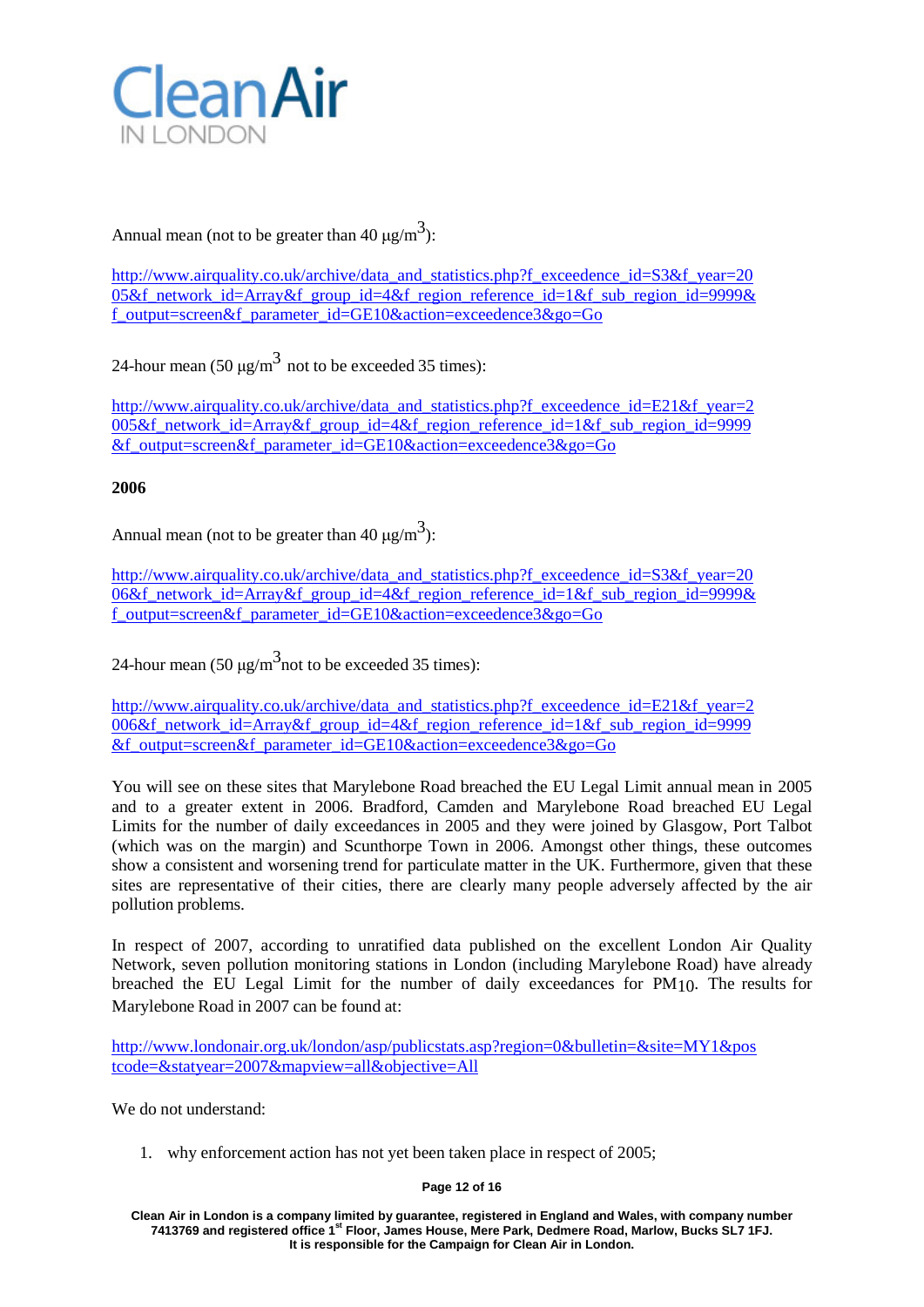

- 2. how such a position is consistent with environmental justice and the human rights of those exposed to dangerous levels of air pollution;
- 3. how those with a duty to work towards the EU Legal Limits can be properly fulfilling their responsibilities; or
- 4. how this position can be consistent with the requirement not to make matters worse. Furthermore, given the current availability of technologies, such as engines meeting Euro IV emission standards, and road pricing mechanisms in London we do not understand how the United Kingdom generally can be deemed to be making "all reasonable efforts" to achieve EU Legal Limits (which we understand is expected to be a "test" for a derogation or time extension from meeting EU Legal Limits for PM10 after the implementation of the new Directive).

Against this background, we are aware of a Petition lodged with the European Parliament Committee on Petitions by the West London Residents Association (representatives of which are copied on this letter) in respect of serious breaches of EU Legal Limits for PM10 in Earls Court Road. As far as we are aware, a response is awaited from the Committee.

**Question 3: Given all the above, please will the European Commission ask the European Court of Justice under Article 226 of the European Community Treaty to commence enforcement action against the Member States that breached EU Legal Limits for PM10 in 2005 (and subsequently in respect of 2006)? Finally, we would welcome please your comments in respect of the four issues raised above.**

We recognise that such infringement action may be required against more than 20 countries and that it may be time consuming and demanding but we believe that it is essential in order to maintain the credibility of EU legislation on Air Pollution – particularly against the background of worrying signs in other areas (see the section on unexpected delays above). The enforcement action could take place, if necessary, in parallel with efforts to achieve at least the Highest Common Denominator position in respect of the new EU Directive on Air Pollution and then any abatement plans to be agreed under the new legislation.

Respectfully, if the European Commission does not act is the way we are requesting it will raise serious questions about the likelihood of any EU enforcement related to Air Pollution whether for air quality, for carbon dioxide (CO<sub>2</sub>) emission targets for cars or in respect of climate change. Please set an example now in respect of air quality that will reassure European citizens about their future.

Thank you for taking seriously our concerns about air pollution in London and giving the issues we raise your particular attention. We recognise that you are already taking many steps that will improve air quality across Europe.

We look forward to hearing from you.

With best wishes.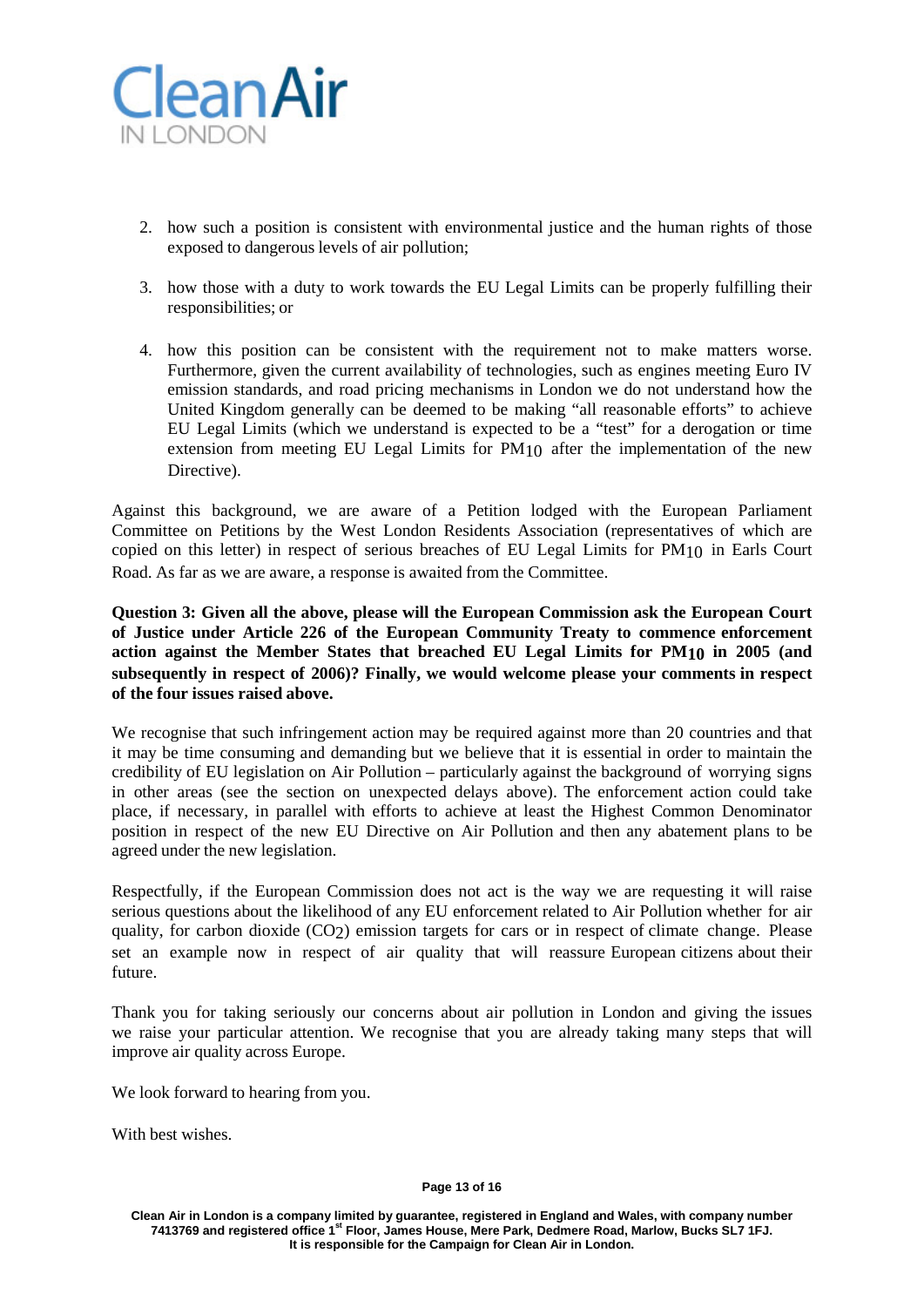

### Yours sincerely

Simon Birkett Principal Contact Campaign for Clean Air in London

By hand: Winston Fletcher, Chair, The Knightsbridge Association Carol Seymour-Newton, Honorary Secretary, The Knightsbridge Association

 $C_{\mathcal{C}}$ 

President Barroso David Miliband, Secretary of State for Defra Marianne Klingbiel, Head of Unit, Air Quality, Environment DG Ken Livingstone, Mayor of London Sian Berry, Principal Speaker and Green Party candidate for Mayor of London John Bird, Independent candidate for Mayor of London **ORGANISATIONS** Amenity Societies Helen Ainsworth, EU and International Air Quality, Defra Jenny Bates, London Regional Campaigns Co-ordinator, Friends of the Earth James Bidwell, Chief Executive, Visit London John Brewster OBE, Chairman, Port Health and Environmental Services Committee, Corporation of London Patricia Brown, Chief Executive, Central London Partnership Robert Buxton, Deputy Chairman, West London Residents Association Sarah Dudgeon, National and Local Air Quality, Defra Nick Fairholm, Transport for London David Higgins, Chief Executive, Olympic Delivery Authority Tim Hockney, Executive Director, London First Professor Frank Kelly, Kings College London Dr Michal Krzyzanowksi, Regional Adviser, Air Quality and Health, WHO Sarah Legge, GLA Principal Policy Adviser – Air Quality Blake Ludwig, Campaign Director, Alliance Against Urban 4x4s Professor Bob Maynard, Health Protection Agency Paul McLoughlin, UK General Manager, Zipcar Philip Mulligan, Acting Chief Executive, National Society for Clean Air and Environment Derek Picot, Chairman, The Knightsbridge Business Group Dr Gordon Taylor, Chairman, West London Residents Association Dr Martin Williams, Head of Air and Environment Quality Division, Defra **LEADING POLITICIANS** Peter Ainsworth MP, Shadow Secretary of State, Defra, Conservative The Rt. Hon. Douglas Alexander MP, Secretary of State, Department for Transport, Labour Greg Barker MP, Shadow Minister for the Environment, Conservative Ben Bradshaw MP, Minister for Air Quality, Labour Alistair Carmichael MP, Shadow Transport Secretary, Liberal Democrat Mrs Gwyneth Dunwoody MP, Chair of the Transport Committee, Labour Mark Field MP, Conservative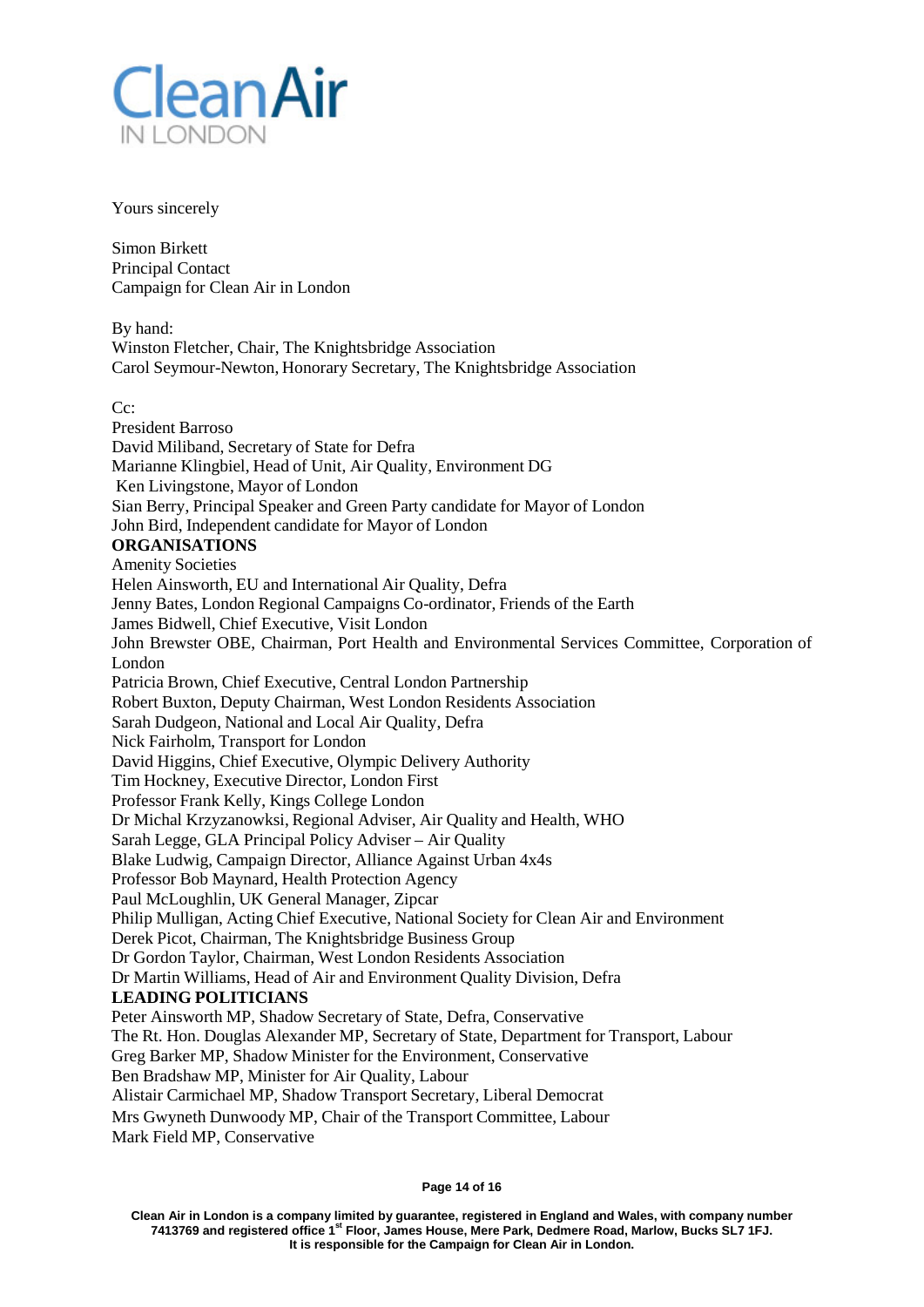

Chris Grayling MP, Shadow Secretary of State for Transport, Conservative Chris Huhne MP, Shadow Environment Secretary, Liberal Democrat Ian Pearson MP, Defra, Minister for Climate Change, Labour The Rt. Hon. Sir Malcolm Rifkind QC MP, Conservative Tim Yeo MP, Chairman Environmental Audit Committee, Conservative Gerard Batten MEP, London, Independence John Bowis MEP, London, Conservative Chris Davies MEP, Liberal Democrat Robert Evans MEP, London, Labour Mary Honeyball MEP, London, Labour Syed Kamall MEP, London, Conservative Ms Jean Lambert MEP, London, Green Party Baroness Ludford MEP, London, Liberal Democrat Linda McAvan MEP, Labour Claude Moraes MEP, London, Labour Charles Tannock MEP, London, Conservative Angie Bray AM, Leader of the Conservative Group, GLA Tony Arbour AM, Conservative Richard Barnes AM, Conservative Robert Blackman AM, Conservative Brian Coleman AM, Conservative Roger Evans AM, Conservative Elizabeth Howlett AM, Conservative Bob Neill AM, Conservative Andrew Pelling AM, Conservative Jenny Jones AM, Leader of the Green Group, GLA Darren Johnson AM, Chair of the Environment Committee, GLA, Green Len Duvall AM, Leader of the Labour Group, GLA Jeanette Arnold AM, Labour John Biggs AM, Labour Nicky Gavron AM, Labour Joanne McCartney AM, Labour Valerie Shawcross AM, Labour Murad Qureshi AM, Labour Mike Tuffrey AM, Leader of the Liberal Democrat Group, GLA Dee Doocey AM, Liberal Democrat Sally Hamwee AM, Liberal Democrat Geoff Pope AM, Liberal Democrat The Lord Tope, AM, Liberal Democrat Peter Hulme Cross AM, One London Group, GLA Damian Hockney AM, One London Group, GLA Councillor Sir Simon Milton, Leader of the Council, WCC, Conservative Councillor Alan Bradley, Chair, Go Green Board, WCC, Conservative Councillor Merrick Cockell, Leader of the Council, RBKC, Conservative Councillor Daniel Moylan, Deputy Leader, RBKC, Conservative Councillor Frances Blois, WCC, Conservative Councillor Tony Devenish, WCC, Conservative Councillor Philippa Roe, WCC, Conservative Councillor Dr Iain Hanham, RBKC, Conservative Councillor Margot James, RBKC, Conservative